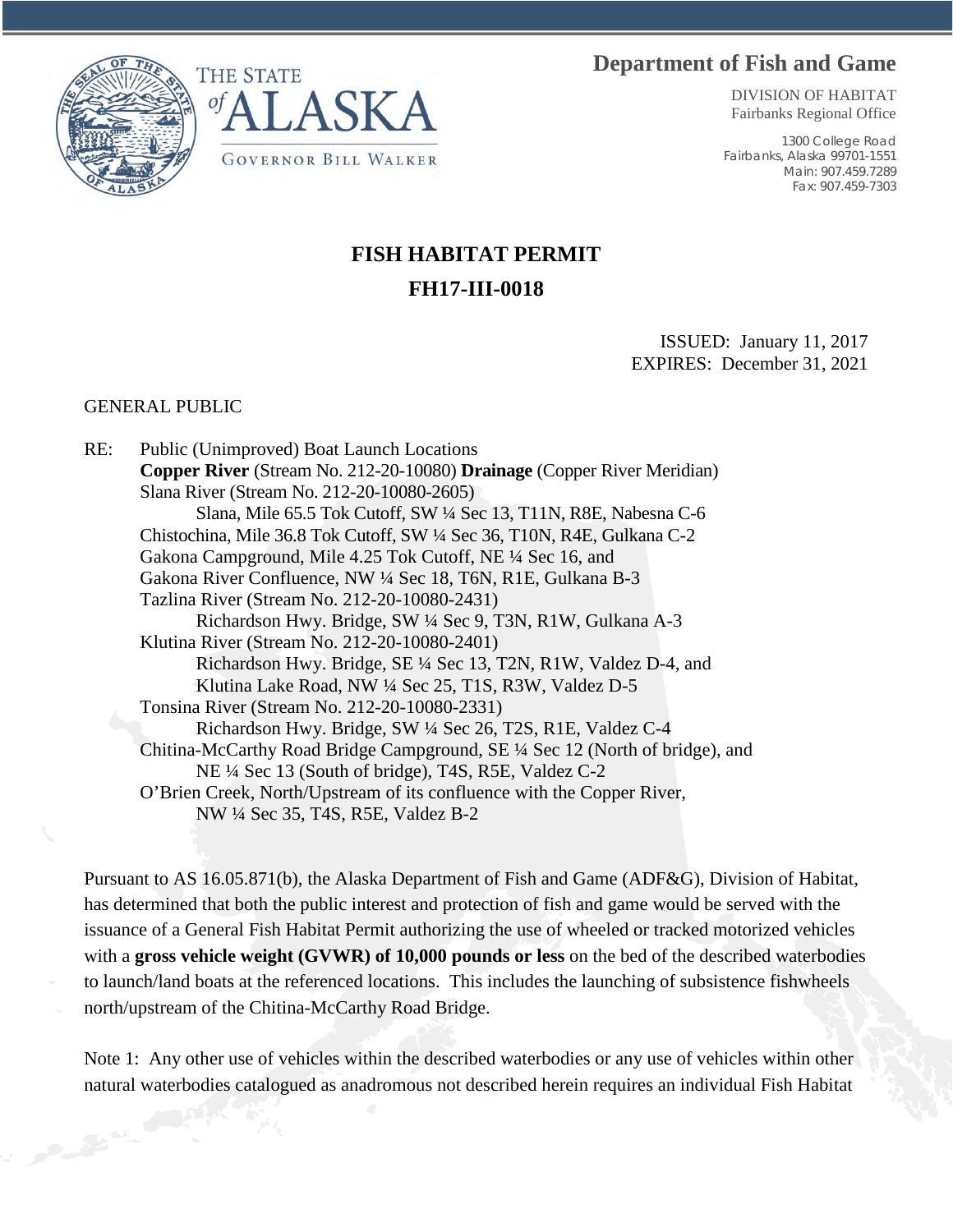Permit. Request for additional launch/landing sites shall be submitted to the Division of Habitat prior to the use of the site.

Note 2: Access to and/or use of some sites above ordinary high water or sites beyond public easements may be conditional due to land status (e.g., private property/native corporation land).

## **Anadromous Fish Act**

The Upper Copper River and its catalogued tributaries have been specified as being important for the spawning, rearing, or migration of anadromous fishes pursuant to AS 16.05.871(a). The upper drainage provides habitat for Chinook, coho, and sockeye salmon, steelhead trout, and/or anadromous Dolly Varden, and also supports resident fish species (e.g., Arctic grayling).

In accordance with AS 16.05.871(d), authorization is hereby given to launch and land boats in the described waterbodies at the referenced locations using the described size of vehicle subject to the following stipulation:

1) No streambed or bank alteration, gravel removal, water use, or diversion of any kind is authorized under this permit.

The owner and/or operator of the vehicle (permittee), and/or the legal guardian of minor dependent owner/operators (permittees), is responsible for the actions of contractors, agents, or other persons who perform work to accomplish the approved project. For any activity that significantly deviates from the approved plan, you shall notify the Division of Habitat and obtain written approval in the form of a permit amendment before beginning the activity. Any action that increases the project's overall scope or that negates, alters, or minimizes the intent or effectiveness of any stipulation contained in this permit will be deemed a significant deviation from the approved plan. The final determination as to the significance of any deviation and the need for a permit amendment is the responsibility of the Division of Habitat. Therefore, it is recommended you consult the Division of Habitat immediately when a deviation from the approved plan is being considered.

For the purpose of inspecting or monitoring compliance with any condition of this permit, you shall give an authorized representative of the state free and unobstructed access, at safe and reasonable times, to the permit site. You shall furnish whatever assistance and information as the authorized representative reasonably requires for monitoring and inspection purposes.

This letter constitutes a permit issued under the authority of AS 16.05.871 and must be retained on site during project activities. Please be advised that this determination applies only to activities regulated by